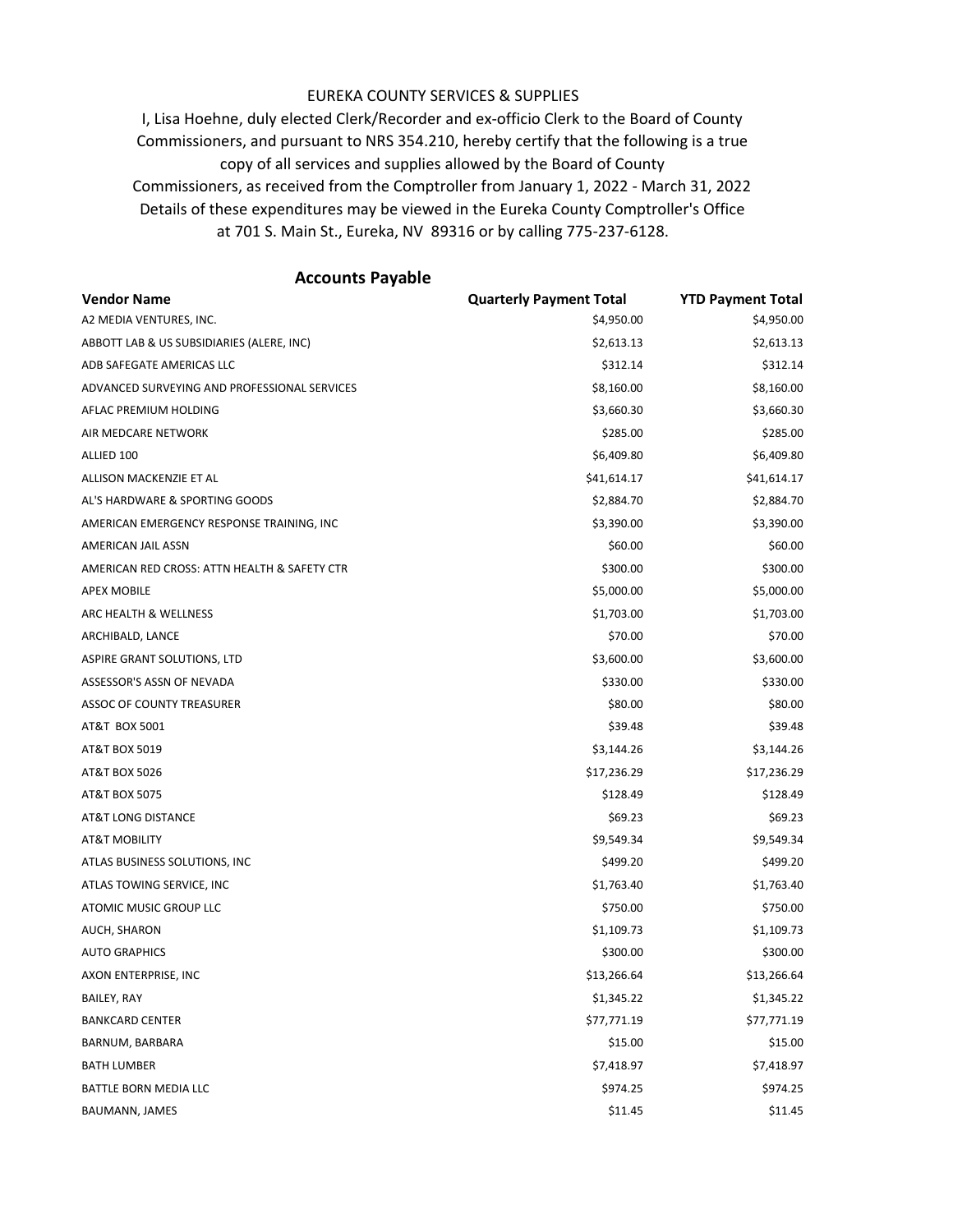| <b>BEOWAWE FIRE DEPT</b>                           | \$80.00      | \$80.00      |
|----------------------------------------------------|--------------|--------------|
| BEUTEL, CYNTHIA M                                  | \$181.78     | \$181.78     |
| <b>BEUTEL, THEODORE</b>                            | \$631.78     | \$631.78     |
| BFE SCREEN PRINTING & EMBROIDERY                   | \$1,678.00   | \$1,678.00   |
| <b>BIOCONNECT US INC</b>                           | \$7,247.40   | \$7,247.40   |
| BLISS, CHAD D                                      | \$18.32      | \$18.32      |
| BNY MELLON - BANK OF NEW YORK MELLON               | \$1,125.00   | \$1,125.00   |
| <b>BOARD OF REGENTS - ATTN: CONTROLLERS OFFICE</b> | \$17,056.12  | \$17,056.12  |
| <b>BOARD OF REGENTS - GREAT BASIN COLLEGE</b>      | \$65.04      | \$65.04      |
| <b>BOUND TREE MEDICAL LLC</b>                      | \$307.71     | \$307.71     |
| <b>BROWN BROTHERS WELDING</b>                      | \$44,410.00  | \$44,410.00  |
| BROWN, KELLY C                                     | \$15,000.00  | \$15,000.00  |
| BUGENIG, DALE C - CONSULTING HYDROLOGIST           | \$8,284.49   | \$8,284.49   |
| BUNDY, CLARA                                       | \$47.00      | \$47.00      |
| BURNS FUNERAL HOME, INC                            | \$3,696.00   | \$3,696.00   |
| <b>BUSINESS CONTINUITY TECHNOLOGIES LLC</b>        | \$7,500.00   | \$7,500.00   |
| <b>CARLIN ACE HARDWARE</b>                         | \$233.17     | \$233.17     |
| CASHMAN EQUIPMENT                                  | \$266,507.19 | \$266,507.19 |
| CASTANEDA, MARYJO                                  | \$1,313.85   | \$1,313.85   |
| CAVANAUGH-BILL LAW OFFICE                          | \$2,110.00   | \$2,110.00   |
| <b>CDW GOVERNMENT INC</b>                          | \$15,174.47  | \$15,174.47  |
| <b>CHAMPION CHEVROLET</b>                          | \$61,860.50  | \$61,860.50  |
| CHARLES CHESTER PLUMBING & HEATING                 | \$902.50     | \$902.50     |
| <b>CLEMENTINE'S STEAKHOUSE</b>                     | \$360.00     | \$360.00     |
| CLONINGER, JENNIFER                                | \$279.12     | \$279.12     |
| CMC TIRE INC                                       | \$11,278.62  | \$11,278.62  |
| COASTLINE EQUIPMENT CO - BRAGG INVESTMENT CO INC   | \$527.40     | \$527.40     |
| COLLINS, NICHOLAS                                  | \$201.00     | \$201.00     |
| COLONIAL LIFE & ACCIDENT INS CO                    | \$649.86     | \$649.86     |
| <b>CONFERENCE AMERICA</b>                          | \$362.00     | \$362.00     |
| CONLEY, KEN                                        | \$84.24      | \$84.24      |
| <b>CORTEZ GENERAL STORE LLC</b>                    | \$394.52     | \$394.52     |
| <b>COSTCO WHOLESALE MEMBERSHIP</b>                 | \$60.00      | \$60.00      |
| COUNTY FISCAL OFFICERS ASSOCIATION OF NEVADA       | \$120.00     | \$120.00     |
| <b>COUNTY OF HUMBOLDT</b>                          | \$2,469.12   | \$2,469.12   |
| COW COUNTY TITLE CO                                | \$3,915.00   | \$3,915.00   |
| CREATIVE CULTURE INSIGNIA, LLC                     | \$3,151.26   | \$3,151.26   |
| <b>CRESCENT ELECTRIC SUPPLY</b>                    | \$345.69     | \$345.69     |
| CRESCENT VALLEY FIRE DEPT                          | \$580.00     | \$580.00     |
| <b>CRESCENT VALLEY WATER DPT</b>                   | \$1,323.21   | \$1,323.21   |
| CRYSTAL CLEAR JANITORIAL - LEANNA M CANTRELL       | \$16,200.00  | \$16,200.00  |
| <b>CUCHINE, WALTER E</b>                           | \$1,424.97   | \$1,424.97   |
| <b>CUMMINS INC.</b>                                | \$770.00     | \$770.00     |
| DAVIES, LINDA A                                    | \$713.00     | \$713.00     |
| DAVILA, IRMA                                       | \$208.00     | \$208.00     |
| DAY ENGINEERING                                    | \$13,000.00  | \$13,000.00  |
| DBT TRANSPORTATION SERVICES LLC                    | \$1,500.00   | \$1,500.00   |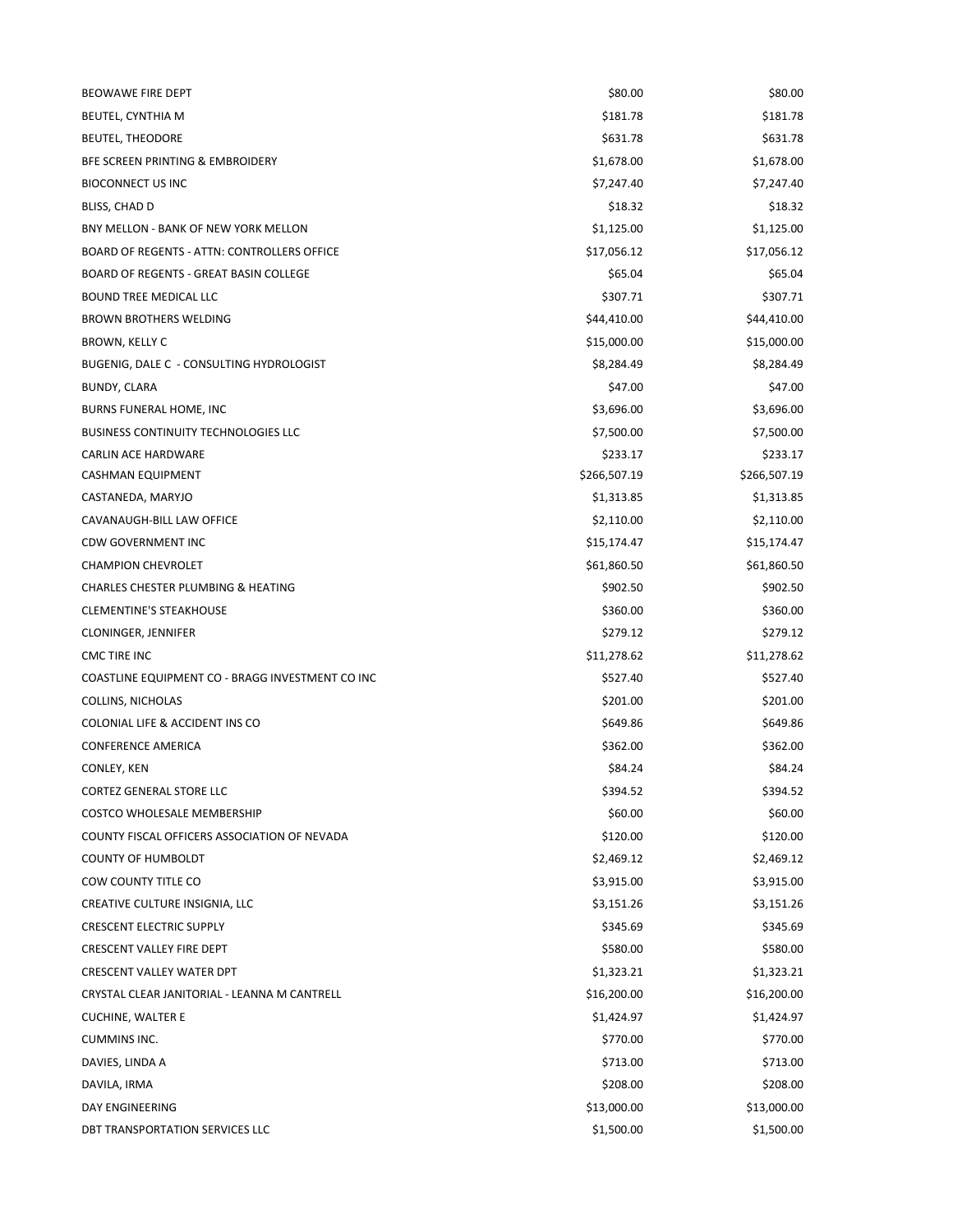| DEPT OF MOTOR VEHICLES                            | \$79.00      | \$79.00      |
|---------------------------------------------------|--------------|--------------|
| <b>DEPT OF TREASURY</b>                           | \$201,977.01 | \$201,977.01 |
| DIAMOND K SALES LLC                               | \$15,550.00  | \$15,550.00  |
| DIAMOND VALLEY VOLUNTEER FIRE DEPT                | \$200.00     | \$200.00     |
| DIEBLER, WILLIAM                                  | \$30.00      | \$30.00      |
| DOI/BLM                                           | \$6,700.47   | \$6,700.47   |
| DOMINION VOTING SYSTEMS                           | \$14,383.01  | \$14,383.01  |
| DOUBLE BAR J ENTERPRISES - MACFARLAN, CHARLOTTE E | \$191.65     | \$191.65     |
| <b>EAGLE COMMUNICATIONS LLC</b>                   | \$9,000.00   | \$9,000.00   |
| <b>EATON CORP</b>                                 | \$14,946.37  | \$14,946.37  |
| ECLAT TRANSITIONS LLC                             | \$1,750.00   | \$1,750.00   |
| <b>eFAX CORPORATE</b>                             | \$285.83     | \$285.83     |
| EIDE BAILLY, LLP                                  | \$83,819.28  | \$83,819.28  |
| ELKO COUNTY LIBRARY                               | \$28,773.25  | \$28,773.25  |
| ELKO TOOL & FASTENER INC                          | \$52.71      | \$52.71      |
| <b>ELKO TROPHY &amp; ENGRAVING</b>                | \$154.50     | \$154.50     |
| <b>EM3 NETWORKS LLC</b>                           | \$4,050.03   | \$4,050.03   |
| <b>EMPLOYER LYNX INC</b>                          | \$612.00     | \$612.00     |
| <b>ENERSPECT MEDICAL SOLUTIONS</b>                | \$432.27     | \$432.27     |
| ENGESETH, LENA                                    | \$94.00      | \$94.00      |
| ESCAMILLA, MIGUEL                                 | \$35.00      | \$35.00      |
| ESRI                                              | \$27,500.00  | \$27,500.00  |
| EUREKA BUSINESS NETWORK                           | \$20,106.12  | \$20,106.12  |
| EUREKA COUNTY ALUMNI ASSOCIATION                  | \$1,400.00   | \$1,400.00   |
| EUREKA DEPOT, LLC                                 | \$492.90     | \$492.90     |
| <b>EUREKA GARAGE</b>                              | \$40.40      | \$40.40      |
| EUREKA GOLD COUNTRY INN                           | \$119.87     | \$119.87     |
| EUREKA LIONS CLUB                                 | \$3,000.00   | \$3,000.00   |
| EUREKA SUPPLY                                     | \$1,606.51   | \$1,606.51   |
| EUREKA TOWN WATER                                 | \$4,069.92   | \$4,069.92   |
| EUREKA VET CLINIC LLC                             | \$912.98     | \$912.98     |
| EUREKA VOLUNTEER FIREMEN                          | \$440.00     | \$440.00     |
| EVERTSEN, MARCIAL                                 | \$1,041.00   | \$1,041.00   |
| <b>FARMER BROS CO</b>                             | \$232.94     | \$232.94     |
| <b>FEDERAL EXPRESS CORP</b>                       | \$225.13     | \$225.13     |
| FHN FINANCIAL MAIN STREET ADVISORS LLC            | \$9,601.66   | \$9,601.66   |
| FITZWATER, KINDY LEE                              | \$631.94     | \$631.94     |
| FLYERS ENERGY LLC                                 | \$45,554.66  | \$45,554.66  |
| FRONTLINE PUBLIC SAFETY SOLUTIONS                 | \$2,000.00   | \$2,000.00   |
| <b>GALENA GROUP INC</b>                           | \$2,490.00   | \$2,490.00   |
| GARNER, MAUREEN                                   | \$75.00      | \$75.00      |
| <b>GBIS COMMUNICATIONS LLC</b>                    | \$759.45     | \$759.45     |
| <b>GEI WORKS LLC</b>                              | \$6,595.18   | \$6,595.18   |
| GENESIS HOME HEALTH SERVICES INC                  | \$7,030.00   | \$7,030.00   |
| GETZLER, RYAN                                     | \$411.00     | \$411.00     |
| GLASS DOCTOR OF NE NEVADA                         | \$1,822.84   | \$1,822.84   |
| GORDON, LINDA                                     | \$30.00      | \$30.00      |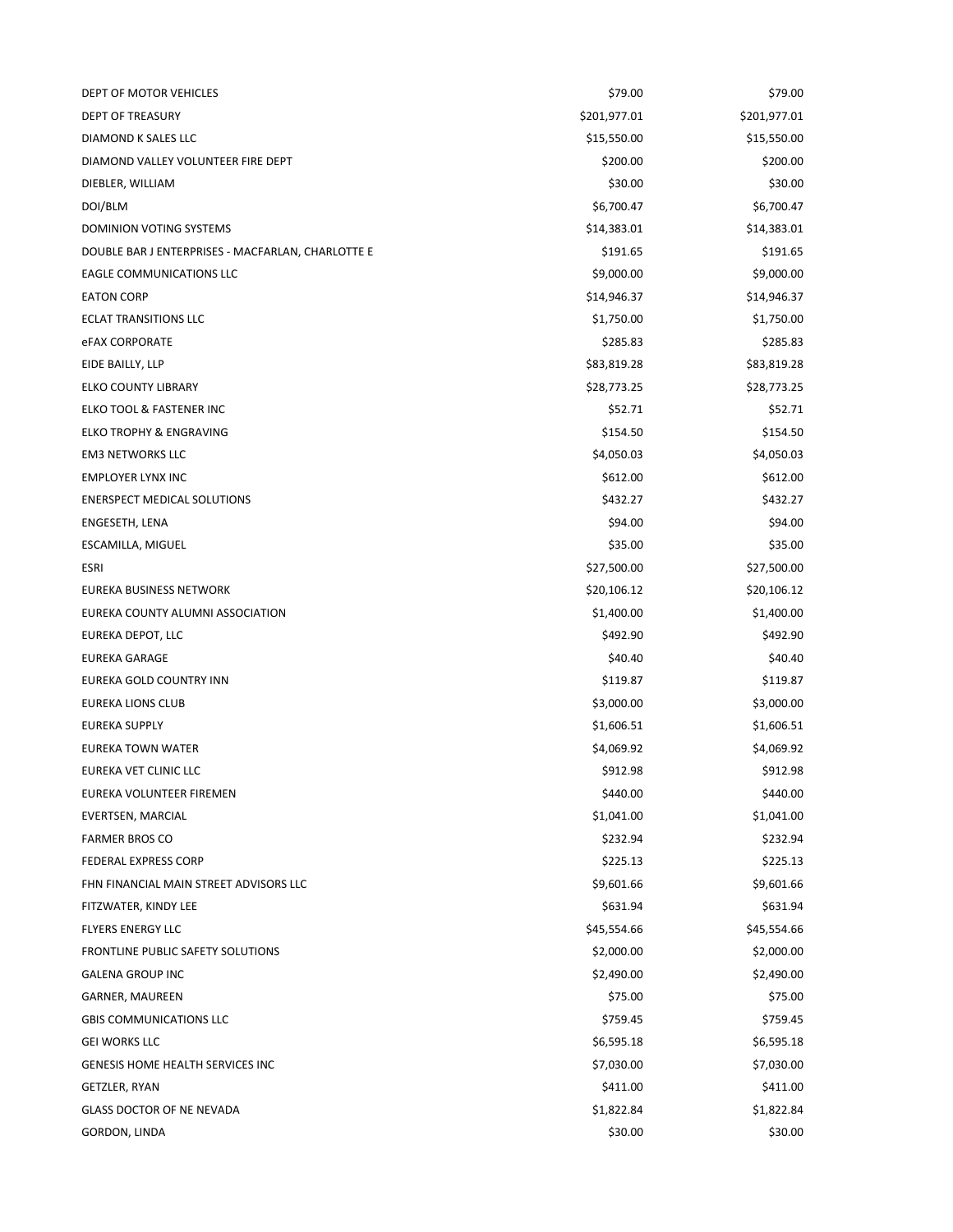| GOVERNMENT SOFTWARE ASSURANCE CORP   | \$40,000.00 | \$40,000.00 |
|--------------------------------------|-------------|-------------|
| <b>GRAINGER PARTS OPERATIONS</b>     | \$10,180.53 | \$10,180.53 |
| <b>GREGORY INSURANCE AGENCY</b>      | \$112.50    | \$112.50    |
| HARLAND, BRUCE                       | \$907.83    | \$907.83    |
| HILYARD, JANEEN                      | \$4,500.00  | \$4,500.00  |
| <b>HIROSE JEANETTE</b>               | \$12.49     | \$12.49     |
| HOEHNE, LISA L                       | \$71.73     | \$71.73     |
| HOGGARD, WILLIAM                     | \$65.00     | \$65.00     |
| HOLLAND & HART LLP                   | \$3,849.50  | \$3,849.50  |
| <b>HOLMAN, HANES J</b>               | \$2,333.56  | \$2,333.56  |
| HOUNDSMEN OF NV                      | \$1,000.00  | \$1,000.00  |
| <b>HSI INC</b>                       | \$1,464.00  | \$1,464.00  |
| HUBBARD, JANINE                      | \$379.56    | \$379.56    |
| HUCK SALT                            | \$3,040.00  | \$3,040.00  |
| HUNT & SONS, INC                     | \$23,068.99 | \$23,068.99 |
| IDEMIA IDENTITY & SECURITY USA LLC   | \$5,008.00  | \$5,008.00  |
| INLAND SUPPLY CO, INC                | \$183.11    | \$183.11    |
| INTERWEST SUPPLY COMPANY             | \$15,239.08 | \$15,239.08 |
| INT'L ASSOC OF CHIEFS OF POLICE      | \$190.00    | \$190.00    |
| INVESCO INVESTMENT SERVICES, INC     | \$4,200.00  | \$4,200.00  |
| ITHURRALDE, JAMES                    | \$1,674.09  | \$1,674.09  |
| JACKSON GROUP PETERBILT, INC         | \$5,099.00  | \$5,099.00  |
| JACKSON HIRSH INC                    | \$63.60     | \$63.60     |
| JD JANITORIAL - DAVILA, JUAN ANTONIO | \$3,090.00  | \$3,090.00  |
| JEPPESEN, DOROTHY                    | \$940.20    | \$940.20    |
| JEPPESEN, JOYCE                      | \$140.60    | \$140.60    |
| JOHNSON CONTROLS FIRE PROTECTION LP  | \$1,710.00  | \$1,710.00  |
| JOHNSON, ABIGAIL C                   | \$6,850.00  | \$6,850.00  |
| JOHNSON, PERNECIA                    | \$887.92    | \$887.92    |
| JONES, CATHERINE                     | \$1,092.88  | \$1,092.88  |
| JONES, KEN                           | \$1,507.56  | \$1,507.56  |
| JOURNAL TECHNOLGIES INC              | \$11.40     | \$11.40     |
| JR SUPPLY - JOELLEN REIS             | \$2,084.80  | \$2,084.80  |
| JUDICIAL SYSTEMS, INC.               | \$3,722.00  | \$3,722.00  |
| JUSTICE AV SOLUTIONS, INC            | \$19,579.78 | \$19,579.78 |
| KANSAS CITY LIFE INSURANCE CO        | \$33,815.99 | \$33,815.99 |
| KARPEL COMPUTER SYSTEMS, INC         | \$4,500.00  | \$4,500.00  |
| KENWORTH SALES CO INC DEPT #001      | \$255.39    | \$255.39    |
| KETCHUM, TYLOR                       | \$750.00    | \$750.00    |
| KHOURYS FRESH MARKET CARLIN          | \$41.60     | \$41.60     |
| KIEFER AQUATICS                      | \$626.70    | \$626.70    |
| KLATT, RANDALL                       | \$515.34    | \$515.34    |
| KNIGHT, REBEKA                       | \$25.00     | \$25.00     |
| KORTH, DYLAN                         | \$262.00    | \$262.00    |
| LA PERKS PETROLEUM SPECIALIST        | \$735.00    | \$735.00    |
| LABARRY, KAREN                       | \$923.07    | \$923.07    |
| LAKE, LEONARD                        | \$856.66    | \$856.66    |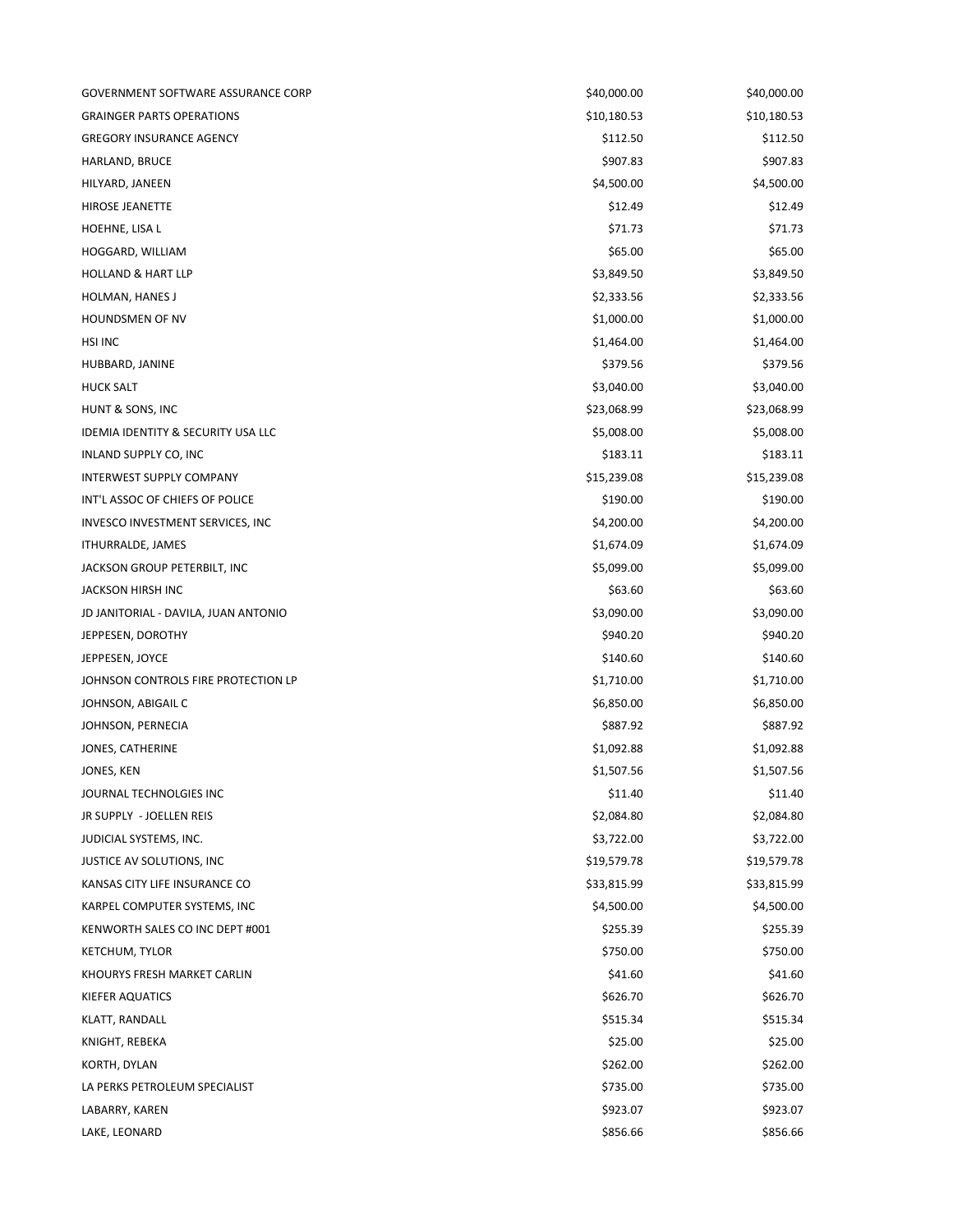| LANDER CO SHERIFF SEARCH & RESCUE                     | \$86.89     | \$86.89     |
|-------------------------------------------------------|-------------|-------------|
| LARRY H MILLER CHEVROLET                              | \$539.50    | \$539.50    |
| LARRY H MILLER CHEVROLET                              | \$1,846.73  | \$1,846.73  |
| LARRY H MILLER FORD PARTS                             | \$74.13     | \$74.13     |
| LAUGHON, DANIELLE J                                   | \$1,125.00  | \$1,125.00  |
| LAWSON PRODUCTS, INC                                  | \$625.33    | \$625.33    |
| LEGAL SHIELD                                          | \$529.20    | \$529.20    |
| LEGISLATIVE COUNSEL BUREAU                            | \$133.45    | \$133.45    |
| LEMONS, GRUNDY & EISENBERG                            | \$1,476.70  | \$1,476.70  |
| LEPPALA, WILLIAM                                      | \$343.56    | \$343.56    |
| LESLIE'S POOL SUPPLIES - LESLIE'S POOLMART, INC       | \$4,438.89  | \$4,438.89  |
| LEXIPOL LLC                                           | \$1,420.00  | \$1,420.00  |
| LEXIS NEXIS MATHEW BENDER                             | \$1,708.77  | \$1,708.77  |
| LEXIS NEXIS MATHEW BENDER RELX INC                    | \$1,113.00  | \$1,113.00  |
| LIBERTY TIRE RECYCLING LLC                            | \$12,451.14 | \$12,451.14 |
| LIFE ASSIST, INC                                      | \$2,859.60  | \$2,859.60  |
| LOCKIE & MACFARLAN, LTD                               | \$3,660.00  | \$3,660.00  |
| LONE WOLF COMMERCIAL APPLIANCE SERVICE AND REPAIR LLC | \$28,518.00 | \$28,518.00 |
| LP INSURANCE SERVICES LLC                             | \$12,600.00 | \$12,600.00 |
| <b>LUMOS &amp; ASSOCIATES</b>                         | \$40,511.00 | \$40,511.00 |
| M&T BANK                                              | \$20,952.60 | \$20,952.60 |
| MANUFACTURED HOUSING DIV                              | \$2.50      | \$2.50      |
| MARSHALL & SWIFT/BOECKH, LLC                          | \$1,048.40  | \$1,048.40  |
| MARTIN-ROSS & ASSOCIATES                              | \$1,775.00  | \$1,775.00  |
| MARVEL & MARVEL LTD                                   | \$480.00    | \$480.00    |
| MCALLISTER, CAROLYN                                   | \$45.00     | \$45.00     |
| MCDONALD, LINDA                                       | \$475.20    | \$475.20    |
| MCINTOSH COMMUNICATIONS, INC                          | \$47,952.92 | \$47,952.92 |
| METTA TECHNOLOGIES, INC                               | \$16,500.00 | \$16,500.00 |
| MISSOULA CHILDREN'S THEATER                           | \$100.00    | \$100.00    |
| MORRISON, CHERYL                                      | \$30.00     | \$30.00     |
| MR SPARKLE                                            | \$11,395.00 | \$11,395.00 |
| MT WHEELER POWER INC                                  | \$64,633.72 | \$64,633.72 |
| NAJTECH, LLC                                          | \$480.00    | \$480.00    |
| NANASP                                                | \$200.00    | \$200.00    |
| NAPA AUTO PARTS                                       | \$1,975.88  | \$1,975.88  |
| NATIONAL BUSINESS FURNITURE                           | \$1,483.90  | \$1,483.90  |
| <b>NEW YORK LIFE</b>                                  | \$11,285.64 | \$11,285.64 |
| NEW YORK LIFE LTD                                     | \$2,042.67  | \$2,042.67  |
| NIELSEN, MITCHELL                                     | \$233.00    | \$233.00    |
| NORCO                                                 | \$1,450.68  | \$1,450.68  |
| NORTH LAKE TAHOE FIRE PROTECTION DISTRICT             | \$156.00    | \$156.00    |
| NV ASSOC OF COUNTIES                                  | \$15,251.00 | \$15,251.00 |
| NV DEPT OF EMPLOYMENT, TRAINING, REHAB                | \$979.81    | \$979.81    |
| NV DEPT OF MOTOR VEHICLES                             | \$150.00    | \$150.00    |
| NV DEPT OF TAXATION                                   | \$1,256.91  | \$1,256.91  |
| NV DEPT PUBLIC SAFETY GENERAL SERVICES DIVISION       | \$1,167.25  | \$1,167.25  |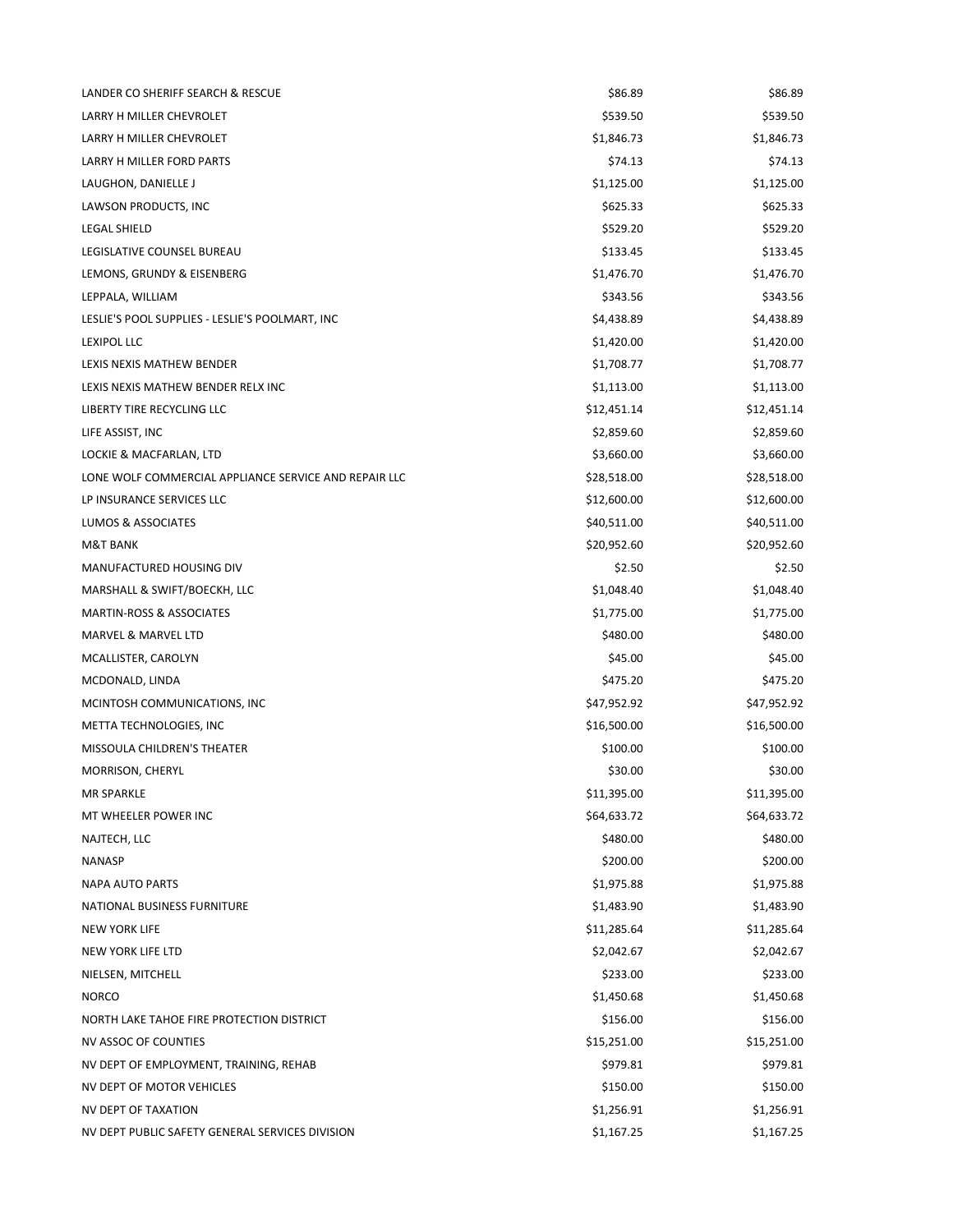| NV DISTRICT ATTORNEY'S ASSOCIATION              | \$100.00       | \$100.00       |
|-------------------------------------------------|----------------|----------------|
| NV DIV OF ENVIRONMENTAL PROTECTION              | \$110.00       | \$110.00       |
| NV DIV OF FORESTRY                              | \$14,704.80    | \$14,704.80    |
| <b>NV DIV OF MINERALS</b>                       | \$1,910.00     | \$1,910.00     |
| NV DIV OF PUBLIC & BEHAVIORAL HEALTH            | \$1,553.49     | \$1,553.49     |
| NV DIV PAROLE & PROBATION                       | \$798.40       | \$798.40       |
| NV DPBH-ENVIRONMENTAL HEALTH                    | \$2,083.04     | \$2,083.04     |
| NV ENERGY                                       | \$15,329.12    | \$15,329.12    |
| <b>NV FIRE MARSHAL</b>                          | \$420.00       | \$420.00       |
| NV JUDGES OF LIMITED JUSISDICTION               | \$250.00       | \$250.00       |
| NV P.O.S.T. ACADEMY                             | \$600.00       | \$600.00       |
| NV PUBLIC EMPLOYEES' BENEFITS PROGRAM           | \$4,821.15     | \$4,821.15     |
| NV PUBLIC EMPLOYEES RETIREMENT SYSTEM           | \$645,765.77   | \$645,765.77   |
| NV RUBBER STAMP CO                              | \$80.50        | \$80.50        |
| NV RURAL WATER ASSOCIATION                      | \$442.00       | \$442.00       |
| NV SHERIFF'S & CHIEF'S ASSOCIATION              | \$500.00       | \$500.00       |
| <b>NV STATE CONTROLLER</b>                      | \$3,399,141.14 | \$3,399,141.14 |
| NV STATE TREASURER - CHILD SUPPORT              | \$38.00        | \$38.00        |
| OFFICE DEPOT INC                                | \$143.93       | \$143.93       |
| OFFICE PRODUCTS INC                             | \$2,788.45     | \$2,788.45     |
| <b>OLCESE WASTE SERVICES</b>                    | \$57,779.47    | \$57,779.47    |
| ORIENTAL TRADING CO, INC                        | \$665.63       | \$665.63       |
| PAGE, MICHAEL                                   | \$273.97       | \$273.97       |
| PARSONS BEHLE & LATIMER                         | \$237.54       | \$237.54       |
| PEARSON, BRYAN                                  | \$8.64         | \$8.64         |
| PENGUIN MANAGEMENT, INC.                        | \$1,518.00     | \$1,518.00     |
| PERDIZ SPORT SHOOTING INC                       | \$17,500.00    | \$17,500.00    |
| PETERSON, HEATHER                               | \$15.00        | \$15.00        |
| PICTOMETRY INTERNATIONAL CORP                   | \$56,520.00    | \$56,520.00    |
| PINE VALLEY VOL FIRE DEPT                       | \$120.00       | \$120.00       |
| PIONEER TECHNOLOGY GROUP, LLC                   | \$20,000.00    | \$20,000.00    |
| PITNEY BOWES GLOBAL FINANCIAL SERVICES LLC      | \$1,393.89     | \$1,393.89     |
| PITNEY BOWES, INC.                              | \$232.01       | \$232.01       |
| POLE LINE CONTRACTORS, INC.                     | \$5,193.59     | \$5,193.59     |
| POLITICO LLC                                    | \$3,565.00     | \$3,565.00     |
| POSTMASTER - EUREKA                             | \$595.00       | \$595.00       |
| PRINCESS AND A REDNECK - CODE 3 UNIFORMS        | \$129.98       | \$129.98       |
| PROFORCE LAW ENFORCEMENT                        | \$818.00       | \$818.00       |
| PROMINENCE HEALTH PLANS                         | \$454,126.11   | \$454,126.11   |
| QT PETROLEUM ON DEMAND - DOWNSTREAM AVIATION LP | \$309.27       | \$309.27       |
| QUADIENT LEASING USA, INC                       | \$1,504.20     | \$1,504.20     |
| <b>QUEST MEDIA &amp; SUPPLIES INC</b>           | \$62,019.99    | \$62,019.99    |
| <b>QUILL CORPORATION</b>                        | \$7,863.46     | \$7,863.46     |
| RAINES MARKET                                   | \$5,313.19     | \$5,313.19     |
| RANGE GLOBAL SERVICES                           | \$388.00       | \$388.00       |
| RCN TECHNOLOGIES                                | \$183.89       | \$183.89       |
| RECORDERS ASSN OF NEVADA                        | \$75.00        | \$75.00        |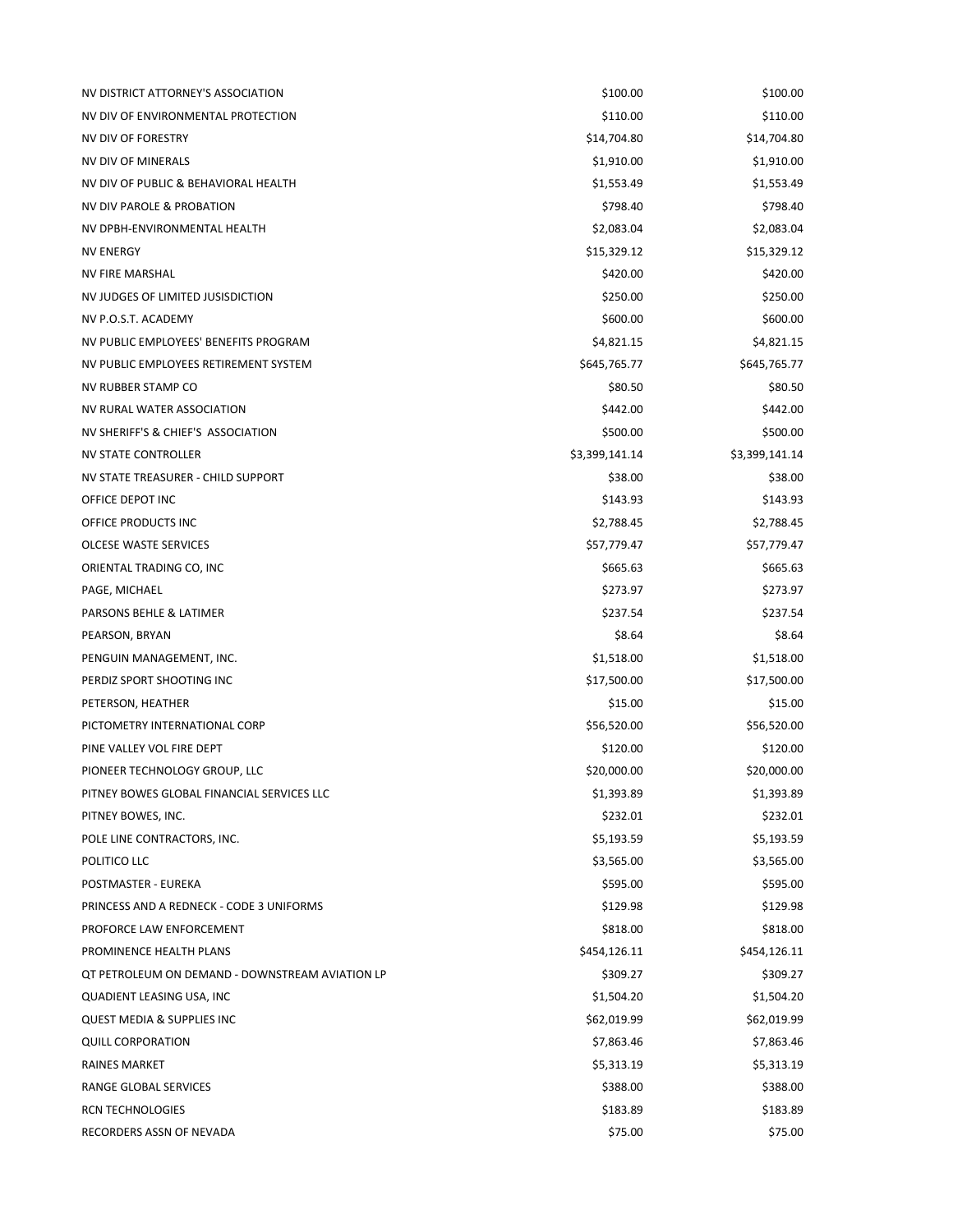| REDI SERVICES LLC                    | \$3,330.00   | \$3,330.00   |
|--------------------------------------|--------------|--------------|
| REDWOOD TOXICOLOGY LABRATORY, INC    | \$1,324.76   | \$1,324.76   |
| REGALADO, VICKIE                     | \$1,200.00   | \$1,200.00   |
| REHAB SERVICES OF NEVADA             | \$7,279.20   | \$7,279.20   |
| RESERVE ACCOUNT                      | \$3,308.53   | \$3,308.53   |
| RESERVE ACCOUNT DA                   | \$2,371.53   | \$2,371.53   |
| ROSENER, AMANDA                      | \$76.56      | \$76.56      |
| ROWLEY, JEB R                        | \$45.00      | \$45.00      |
| ROWLEY, MISTY                        | \$9,967.43   | \$9,967.43   |
| RUBY HILL MINING CO, LLC             | \$95,886.56  | \$95,886.56  |
| RUBY MOUNTAIN NATURAL SPRING WATER   | \$562.50     | \$562.50     |
| SALT LAKE WINDUSTRIAL                | \$4,893.87   | \$4,893.87   |
| SCHWEBLE, JOHN                       | \$877.08     | \$877.08     |
| SEARS, RICHARD - SEARS LAW FIRM LTD  | \$3,472.00   | \$3,472.00   |
| SEMI SERVICE INC                     | \$340.00     | \$340.00     |
| SESTANOVICH, LEROY                   | \$1,389.04   | \$1,389.04   |
| SHARKOZY, MIKE                       | \$1,274.76   | \$1,274.76   |
| SHI INTERNATIONAL CORP.              | \$22,529.42  | \$22,529.42  |
| SHODA, SARAH                         | \$145.87     | \$145.87     |
| SIERRA ENVIRONMENTAL MONITORING, INC | \$1,013.00   | \$1,013.00   |
| SILVER STATE BARRICADE & SIGN        | \$1,775.45   | \$1,775.45   |
| SILVER STATE ELEVATOR INC            | \$4,770.00   | \$4,770.00   |
| <b>SLAGOWSKI RANCHES</b>             | \$4,930.97   | \$4,930.97   |
| SLAGOWSKI, CARL F                    | \$137.40     | \$137.40     |
| SMALLGUY LLC                         | \$1,350.00   | \$1,350.00   |
| SMITH POWER PRODUCTS INC             | \$1,345.45   | \$1,345.45   |
| SNOWDEN, ALBERT                      | \$1,608.69   | \$1,608.69   |
| SOUTHERN FOLGER CONTRACTING INC.     | \$16,231.00  | \$16,231.00  |
| SPAULDING, ARLENE                    | \$395.00     | \$395.00     |
| STATE COLLECTION & DISB UNIT (SCADU) | \$7,081.28   | \$7,081.28   |
| STATE FIRE DC SPECIALTIES            | \$1,175.00   | \$1,175.00   |
| STEFANKO, DR ROBERT J                | \$1,200.00   | \$1,200.00   |
| STREAMLINE HR, LLC                   | \$188.10     | \$188.10     |
| SUBURBAN PROPANE                     | \$3,369.41   | \$3,369.41   |
| SUBURBAN PROPANE - ELY               | \$61,983.50  | \$61,983.50  |
| <b>SUNDOWN LODGE</b>                 | \$240.00     | \$240.00     |
| SWITCH, LTD                          | \$4,317.90   | \$4,317.90   |
| SYBER NETWORKS LLC                   | \$124,749.44 | \$124,749.44 |
| SYSCO INTERMOUNTAIN FOOD             | \$24,200.53  | \$24,200.53  |
| TALBOT, SHARA                        | \$439.76     | \$439.76     |
| TALL BIKE ED'S UNLIMITED (Contract)  | \$16,775.01  | \$16,775.01  |
| TALX UC EXPRESS, CORP                | \$327.44     | \$327.44     |
| TECA DATA SAFE CORPORATION           | \$2,580.00   | \$2,580.00   |
| TECHNICAL LEARNING COLLEGE           | \$400.00     | \$400.00     |
| THATCHER CO OF NEVADA, INC           | \$1,416.00   | \$1,416.00   |
| THOMAS PETROLEUM LLC                 | \$50,524.59  | \$50,524.59  |
| THOMAS, TYLER                        | \$775.00     | \$775.00     |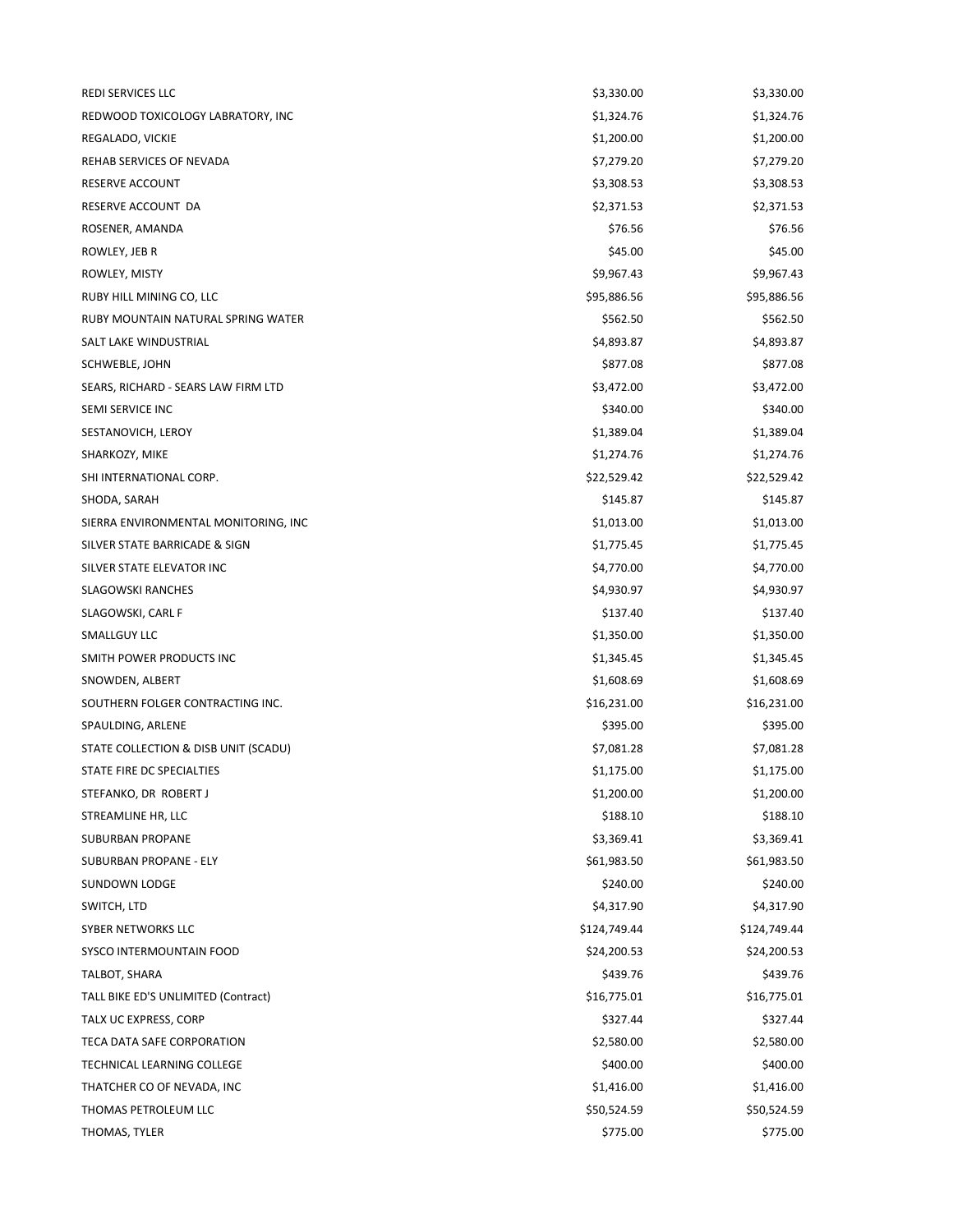|                                                    | <b>TOTAL</b> | \$7,467,092.54 | \$7,467,092.54 |
|----------------------------------------------------|--------------|----------------|----------------|
| ZIMMERMAN, STEVE                                   |              | \$549.34       | \$549.34       |
| <b>XEROX CORPORATION</b>                           |              | \$1,646.71     | \$1,646.71     |
| WINNEMUCCA PUBLISHING INC                          |              | \$179.00       | \$179.00       |
| WILSON BATES FURNITURE CO                          |              | \$2,631.85     | \$2,631.85     |
| WILLIAMS, SKYLAR                                   |              | \$257.00       | \$257.00       |
| WILLIAM BEE RIRIE HOSPITAL-MEDICAL                 |              | \$376.00       | \$376.00       |
| WILLIAM BEE RIRIE HOSPITAL - CONTRACT              |              | \$158,250.00   | \$158,250.00   |
| WHITE PINE COUNTY FINANCE OFFICE                   |              | \$12,520.88    | \$12,520.88    |
| WHIMPLE, MADISON                                   |              | \$601.14       | \$601.14       |
| WHIMPLE, HEIDI                                     |              | \$415.76       | \$415.76       |
| WESTERN TIRE RECYCLERS LLC                         |              | \$8,600.00     | \$8,600.00     |
| <b>WESTERN STATES SHERIFF'S ASSOCIATION</b>        |              | \$300.00       | \$300.00       |
| <b>WESTERN STATES ENTERPRISES</b>                  |              | \$2,384.00     | \$2,384.00     |
| <b>WESTERN NV SUPPLY CO</b>                        |              | \$1,462.95     | \$1,462.95     |
| WESTERN INSURANCE SPECIALTIES INC                  |              | \$963.58       | \$963.58       |
| WELLS RURAL ELECTRIC CO                            |              | \$146.00       | \$146.00       |
| <b>WELLS PROPANE</b>                               |              | \$33,944.85    | \$33,944.85    |
| WEBSTER, TRINA                                     |              | \$94.00        | \$94.00        |
| WATTS, JESSE                                       |              | \$881.00       | \$881.00       |
| WASHOE COUNTY SHERIFF'S OFFICE - CRIME LAB BILLING |              | \$10,984.00    | \$10,984.00    |
| WASHOE COUNTY REGIONAL MEDICAL EXAMINER            |              | \$11,341.63    | \$11,341.63    |
| WASHINGTON NATIONAL INSURANCE CO                   |              | \$18,868.98    | \$18,868.98    |
| <b>WALMART CAPITAL ONE</b>                         |              | \$1,202.10     | \$1,202.10     |
| VOYA STATE STREET BANK BOSTON, MA                  |              | \$21,347.50    | \$21,347.50    |
| <b>VOTEC CORPORATION</b>                           |              | \$4,156.52     | \$4,156.52     |
| <b>VOGUE LINEN-UNIFORM RENT</b>                    |              | \$4,527.23     | \$4,527.23     |
| <b>V&amp;V MANUFACTURING INC</b>                   |              | \$246.90       | \$246.90       |
| USDA-APHIS-WS                                      |              | \$20,000.00    | \$20,000.00    |
| USA BLUE BOOK                                      |              | \$1,279.91     | \$1,279.91     |
| US GOV'T PRINTING OFFICE                           |              | \$1,804.00     | \$1,804.00     |
| UNIFORMITY OF NEVADA LLC                           |              | \$167.94       | \$167.94       |
| UMINA, MILES                                       |              | \$42.00        | \$42.00        |
| ULINE                                              |              | \$158.57       | \$158.57       |
| UDER, ANDREW                                       |              | \$285.00       | \$285.00       |
| U S GEOLOGICAL SURVEY                              |              | \$23,834.00    | \$23,834.00    |
| TYLER TECHNOLOGIES, INC.                           |              | \$38,913.92    | \$38,913.92    |
| TUCKER SNO-CAT CORP                                |              | \$63.22        | \$63.22        |
| TRUE WEST PUBLISHING                               |              | \$1,705.00     | \$1,705.00     |
| TOMERA RANCHES - STONE HOUSE RANCH                 |              | \$4,451.56     | \$4,451.56     |
| TIBBITTS, JACOB T                                  |              | \$74.00        | \$74.00        |
| TIBBITTS, ADRIANE                                  |              | \$3,000.00     | \$3,000.00     |
| THOMSON REUTERS-WEST PAYMENT CENTER                |              | \$1,106.33     | \$1,106.33     |
| <b>THOMPSON DOORS</b>                              |              | \$1,227.50     | \$1,227.50     |